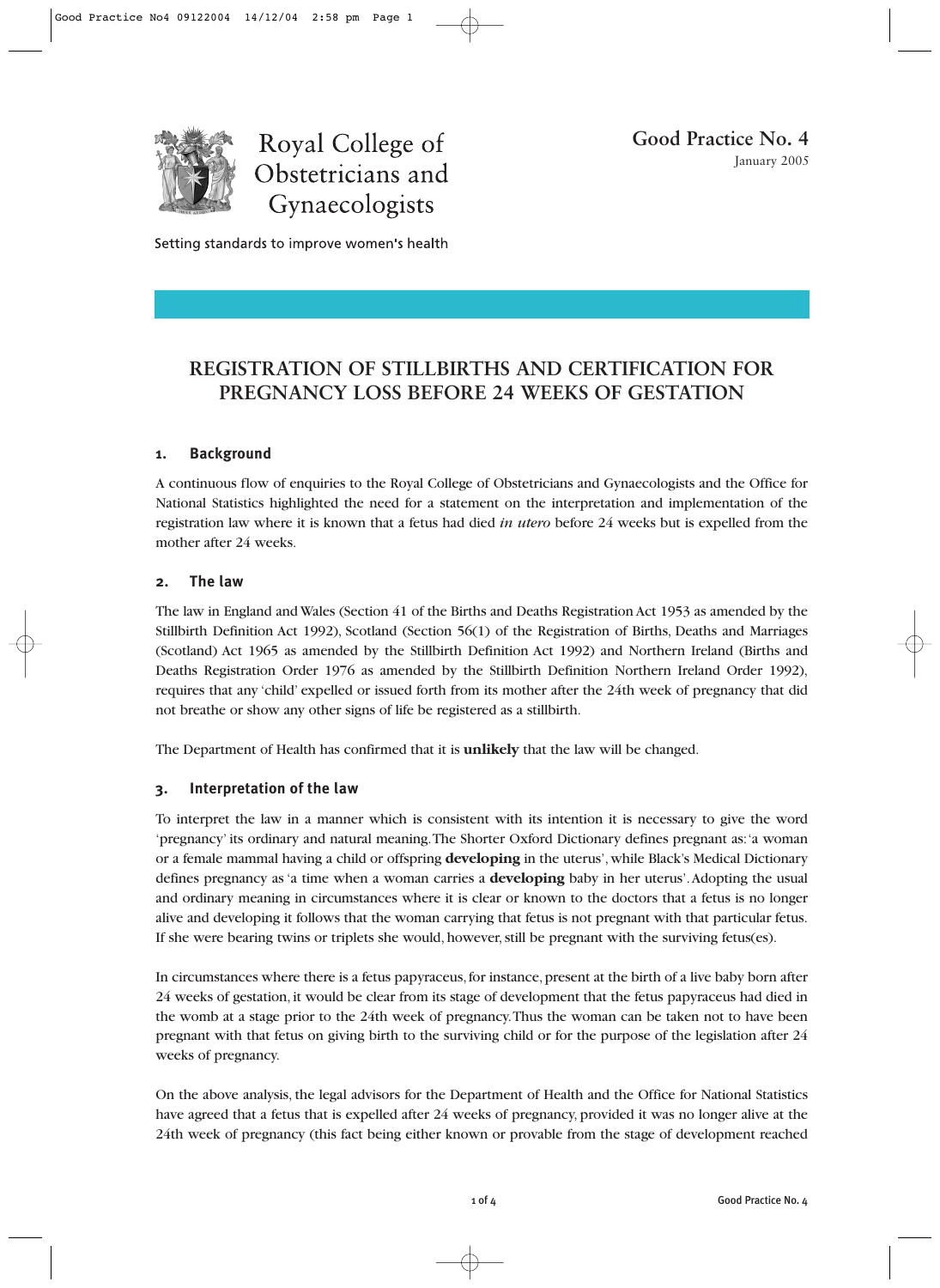by the dead fetus), does not fall within the category of births to be registered as stillbirths under the above Acts.This interpretation is also accepted by the General Register Office for Scotland and the General Register Office for Northern Ireland.

#### **4. Questions and Answers (Q&A)**

### *4.1 What is the purpose of this Q&A section?*

This Q&A section has been written to help health professionals working under the legislation relating to stillbirths.These answers should not be used for patient information purposes.

It is acknowledged that this can be a very difficult area and this Q&A section cannot provide all of the answers for all situations.Instead,it aims to provide a straightforward document to assist health professionals interpret and apply the law.

# *4.2 What is the law relating to the registration of stillbirths?*

The current law on stillbirth registration as set out in the Births and Deaths Registration Act 1953 (as amended by the Still-Birth (Definition) Act 1992), Section 41, is as follows:

'a child which has issued forth from its mother after the twenty-fourth week of pregnancy and which did not at any time after being completely expelled from its mother breathe or show any other signs of life, and the expression 'still-birth' shall be construed accordingly'

If a child is born dead in the circumstances set out in the Act, the doctor or midwife will issue a medical certificate of stillbirth that enables the woman or couple to register the stillbirth.This is entered on to the stillbirth register, which is separate from the standard Register of Births.The woman or couple is then issued with a Certificate of Stillbirth and the documentation for burial or cremation.

The Act can be applied to most situations without difficulty but there are some cases where it is more difficult.

# *4.3 What should happen in a situation where it is known that the death of a fetus (or fetuses) occurred before 24 weeks of pregnancy have elapsed but it is then delivered at a later date?*

When it is known that one or more fetuses have died *in utero*, either naturally or through a medical intervention such as selective reduction,it can be said that the pregnancy of that fetus (or fetuses) has ended. It may be that there are other continuing pregnancies in the same womb but the pregnancy of the dead fetus (or fetuses) is no longer continuing.

This means that in a number of situations where it is known that one or more fetuses has died prior to the 24th week of pregnancy (for example where there has been a delay between a diagnosed intrauterine death and delivery, vanishing twins or selective or multifetal pregnancy reduction in multiple pregnancies), those fetuses known to have died prior to the 24th week of pregnancy would not be registered as stillbirths.

In all of these cases, there would have to be evidence that it was known that the fetus (or fetuses) had died prior to the 24th week of pregnancy and this evidence, usually based on ultrasound imaging, would need to be clearly detailed in the mother's notes in case any queries arose at a later date.

#### *4.4 What if there is no ultrasound evidence available?*

In cases where one or more fetuses have been born dead after 24 weeks of pregnancy but it was not known prior to their birth that they had died, and it is not known precisely when they died, it may be appropriate to use the stage of development of the fetus(es) as an indicator of when death occurred and as a basis for determining when that particular pregnancy ended relative to the 24-week limit. This would need to be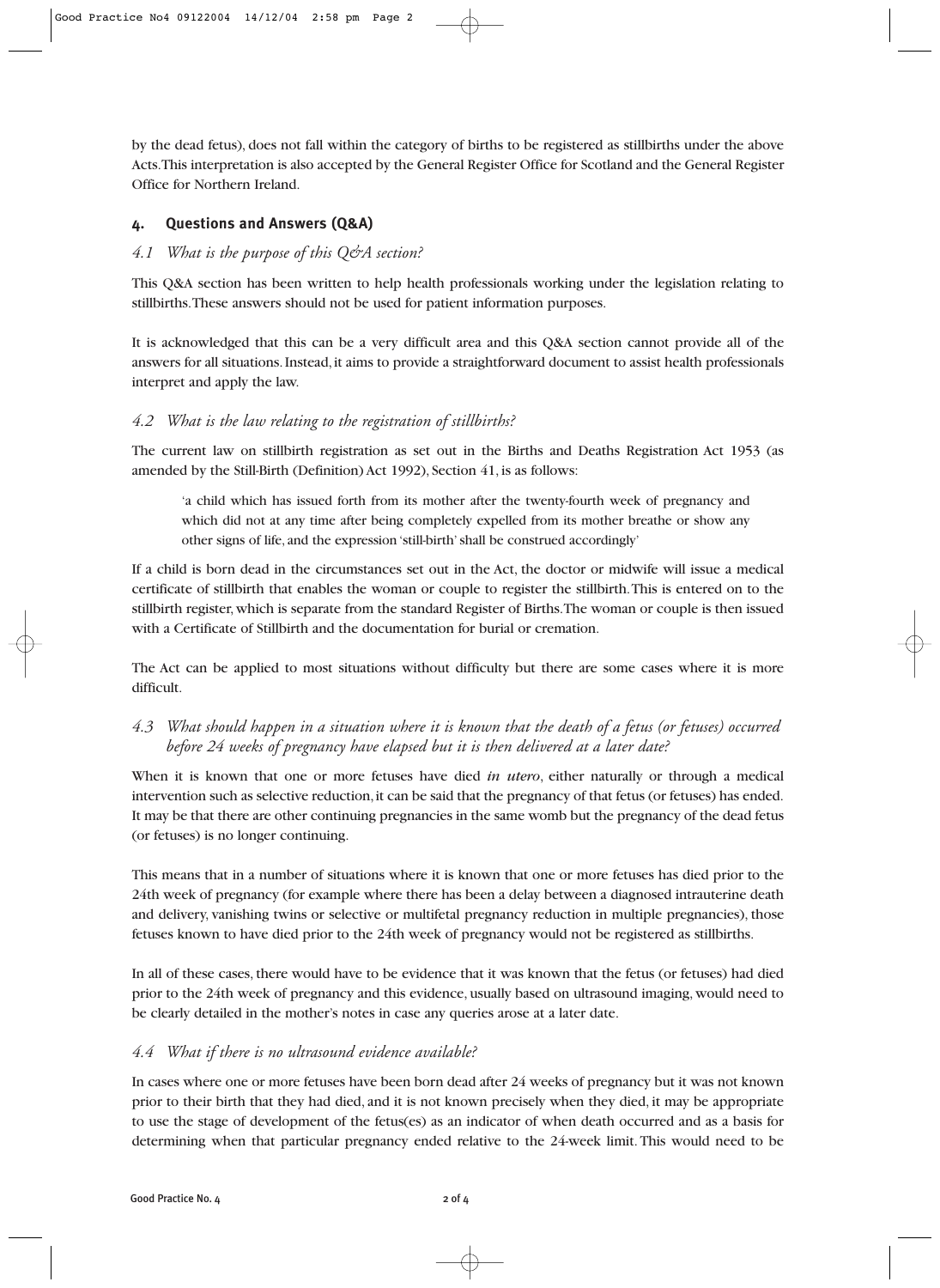agreed on a case-by-case basis by the medical professionals involved; this responsibility should not be left to the attending midwife.The decision and the basis on which it was made would need to be clearly detailed in the mother's notes in case any queries arise at a later date.

Where there is any doubt about the gestational age at which the fetus died, the default position would be for medical professionals to register the birth as a stillbirth.

# *4.5 Would this apply to a fetus papyraceous?*

In the case of a fetus papyraceus, it is known that the fetus must have died before the 24th week of pregnancy and thus it would be incorrect under the Act to register it as a stillbirth.

# *4.6 Can NHS trusts provide certification for pregnancy loss before 24 weeks of gestation?*

NHS trusts are encouraged to develop a system of hospital-based commemorative certification for fetuses that are not classified as stillbirths. This would provide women or couples with a certificate recording their pregnancy loss before 24 weeks of gestation. However, not all women or couples will want this certificate following a pregnancy loss.

NHS trusts may wish to refer to the Stillbirth and Neonatal Death Society's publication *Pregnancy Loss and the Death of a Baby* (1995, currently under revision), which provides a generic certificate (see Appendix) that NHS trusts may wish to adapt for their own local needs, taking into account local cultural and faith groups.This publication also provides valuable advice on other aspects of helping women and couples to cope with their loss.

The Q&A was developed in association with representatives from:

- Antenatal Results and Choices
- Child Bereavement Trust
- Confidential Enquiry into Maternal and Child Health
- Department of Health
- Miscarriage Association
- Nursing and Midwifery Council
- Office for National Statistics
- Royal College of Midwives
- Royal College of Nursing
- Royal College of Obstetricians and Gynaecologists
- Stillbirth and Neonatal Death Society

This paper includes background, the law and interpretation of the law to put the Q&A section into context and was approved by the RCOG Standards Board.

> The RCOG will maintain a watching brief on the need to review this guidance